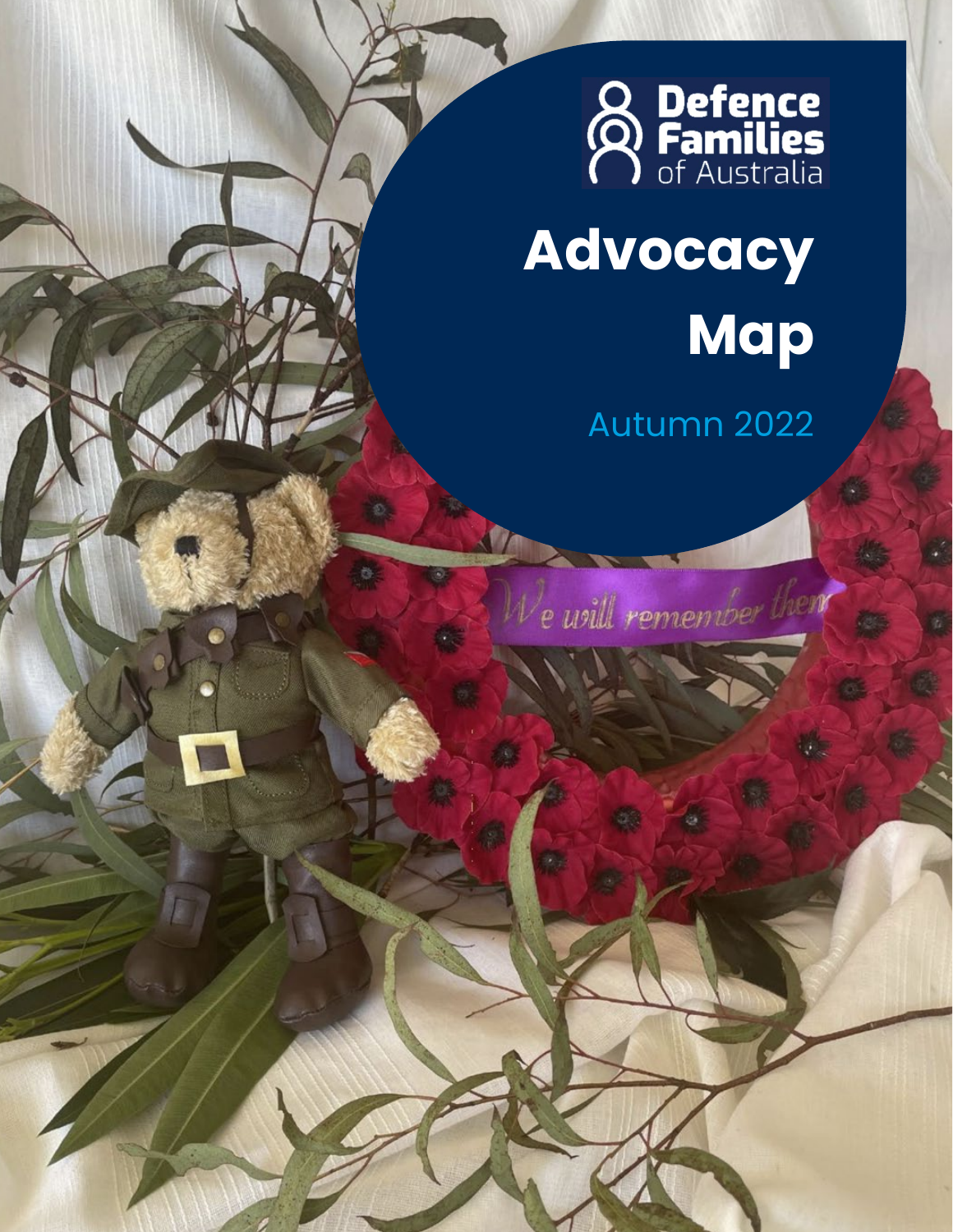### About us

Defence Families of Australia (DFA) is the official group appointed by the Government to represent the views of Defence Families. Its aim is to inform the Government and Defence of the needs of ADF families.

The DFA team are all partners of current serving members.

DFA is independent of Defence.

#### dfa.org.au

**National Office** BP35-3-077 35 Brindabella Circuit Canberra Airport ACT 2609

convenor@dfa.org.au



@ 2022 This publication is subject to copyright. No part may be reproduced without permission from Defence Families of Australia (DFA). We acknowledge the Traditional Owners of Country across Australia on which we live and work, and pay our respect to them, their culture, and Elders past and present.

ABN 27 688 368 241

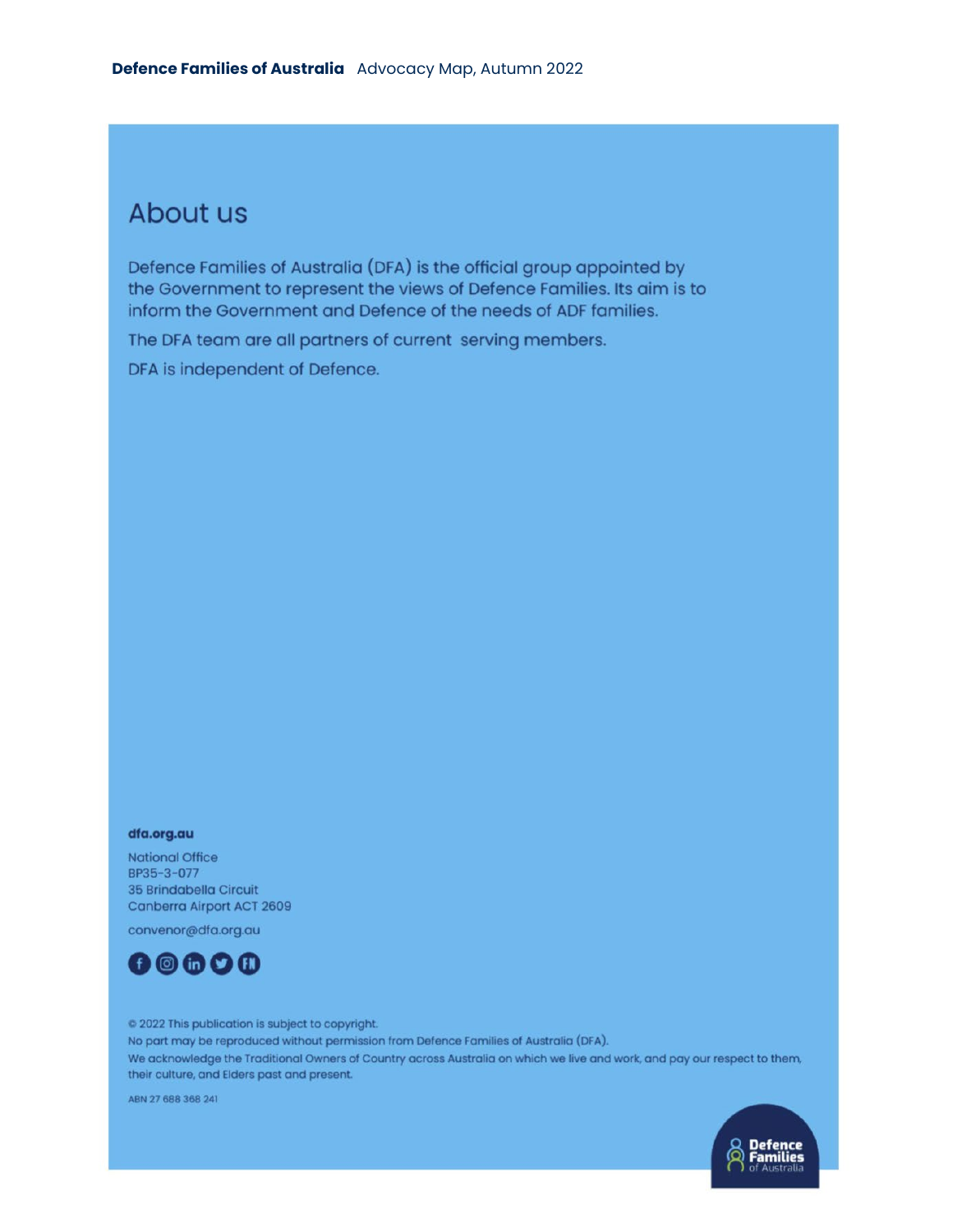## **Advocacy**

**Map** Autumn 2022

This tool is a quarterly snapshot of the advocacy currently being undertaken by Defence Families of Australia (DFA). The document aims to provide transparency of DFA's work, and to offer the opportunity for Defence families and other stakeholders to support these advocacy efforts. Goals are triaged and addressed over time within DFA resourcing constraints.

### **Postings and Relocations**

This section focusses on advocating for policy and process change to help ease some of the challenges members and their families may encounter when posting and relocating.

### **Family Stability**

Families are at the heart of everything we do. Through advocacy, this section aims to ensure inclusiveness of all types of families and to support families through the positive and negative aspects of this unique lifestyle.

### **General Advocacy**

Ensuring diversity and inclusion of families, supporting pets during deployments, family and community engagement and connection and maximizing the use of valuable research to impact meaningful change are the key areas of this section.



#### **Map Legend**

**Timeframe of Advocacy Goal:** S – Short term M – Medium term L – Long term

**Status of Advocacy Goal:** Complete Underway Ongoing

> Send your feedback or enquiries to: policy@dfa.org.au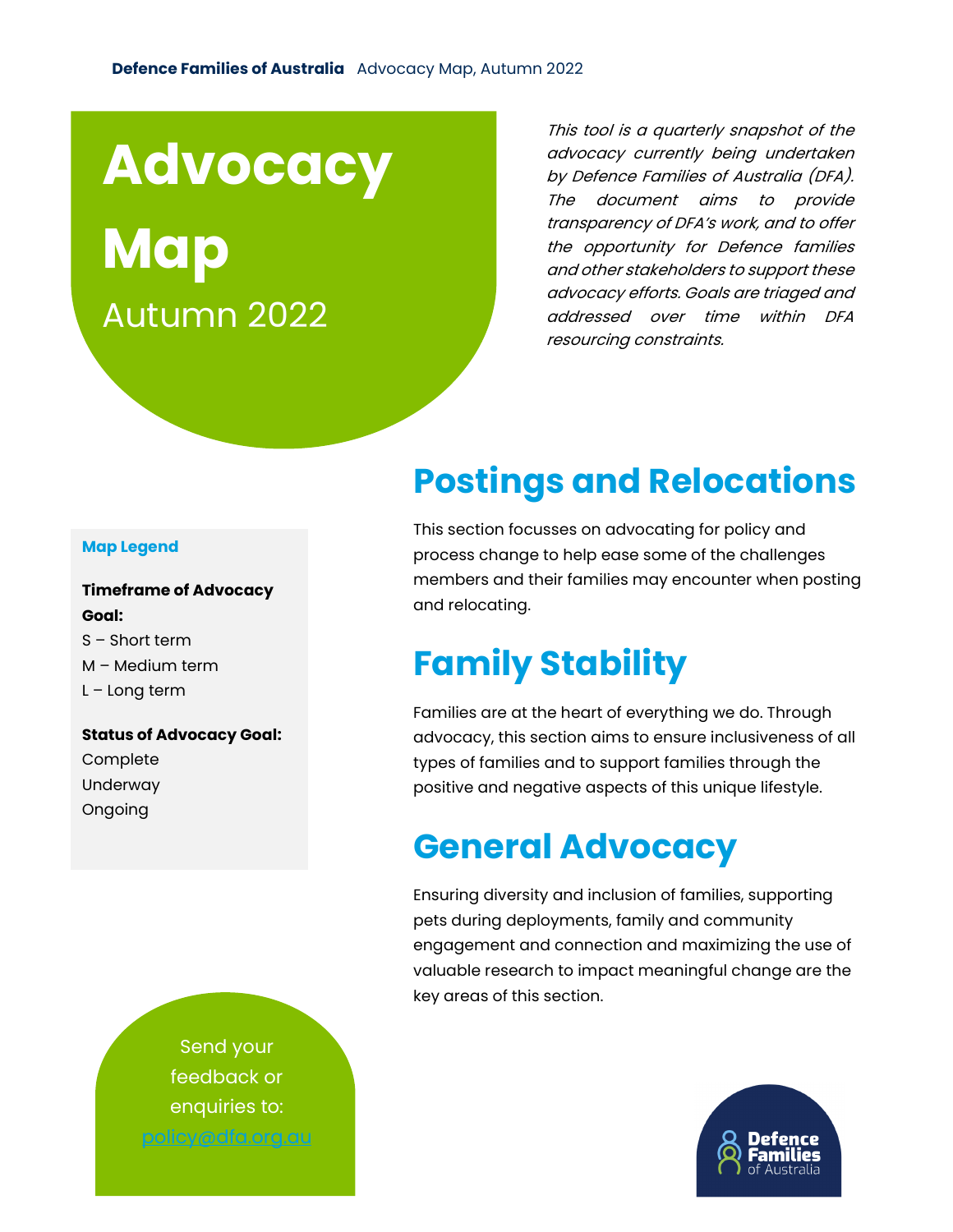### **Postings and Relocations**

| ${\bf L}$<br><b>Housing</b>                                                                                                       |   |                 |
|-----------------------------------------------------------------------------------------------------------------------------------|---|-----------------|
| <b>Expanding Housing Choices</b><br>1.1                                                                                           |   |                 |
| Ensure understanding from senior decision makers about the need for greater                                                       | s | Ongoing         |
| housing choice for Defence families.                                                                                              |   |                 |
| Advocate for the expansion of the Flexible Housing Trial with commitment to roll out                                              | м | Ongoing         |
| the final recommendations nationally.                                                                                             |   |                 |
| Advocate for housing policy to be updated to enable the rejection of a Service                                                    |   |                 |
| Residence due to partner employment or proximity to key services, e.g. schooling,                                                 | м | <b>Underway</b> |
| medical requirements.                                                                                                             |   |                 |
| Request greater clarity and reasonable notice of re-banding of Service Residences.                                                | S | <b>Underway</b> |
| Advocate for the HomeFind website to provide links to State and Local government                                                  |   |                 |
| websites, e.g. referring to regulations or restrictions on sheds, caravans, pet                                                   | s | <b>Underway</b> |
| registration, etc.                                                                                                                |   |                 |
| Propose updates to HomeFind website, Defence Housing Australia templates (inc.                                                    |   |                 |
| emails) and policy to clearly state any end of lease terms of a Service Residence,                                                | м | <b>Underway</b> |
| enabling families to make an informed decision before selecting a home.                                                           |   |                 |
| Advocate for policy changes to allow the following options:                                                                       |   |                 |
| Subsidised rental assistance in the event that a Defence Housing Australia<br>lease is ending in the short term (up to 6 months). | L | <b>Underway</b> |
| Families may reject a Service Residence if there is less than 12 months                                                           |   |                 |
| remaining on the lease.                                                                                                           |   |                 |
| Request update to policy for increased flexibility to rent allowance requests,                                                    |   |                 |
| including factors such as proximity to medical services, partner employment and                                                   | м | Ongoing         |
| schooling options.                                                                                                                |   |                 |
| Advocate for the relaxation of employment offer as a pre-requisite of a flexible                                                  |   |                 |
| housing offer.                                                                                                                    | м | <b>Underway</b> |
| Support the expansion of housing band categories to enable greater choice e.g.                                                    |   |                 |
| suitable townhouses, rent band choice.                                                                                            | L | <b>Underway</b> |
| <b>Rental History Documentation</b><br>1.2                                                                                        |   |                 |
| Advocate for Defence Housing Australia to update the HomeFind rental history                                                      |   |                 |
| document which states that Defence Housing Australia is not able to provide further                                               | S | Complete        |
| tenancy information to third parties without authorisation from the Defence                                                       |   |                 |
| member concerned. This is not correct information.                                                                                |   |                 |
| Propose that Defence Housing Australia produce a more comprehensive document                                                      |   |                 |
| confirming details of partner's tenancy history on request including: payment                                                     |   |                 |
| history/ledger, statement of regularity of inspections, satisfactory/unsatisfactory                                               | s | <b>Underway</b> |
| condition of premises. This document to be furnished within a 48hr turnaround                                                     |   |                 |
| time.                                                                                                                             |   |                 |
| Seek to have partners be acknowledged or added to tenancy agreements.                                                             | S | <b>Underway</b> |

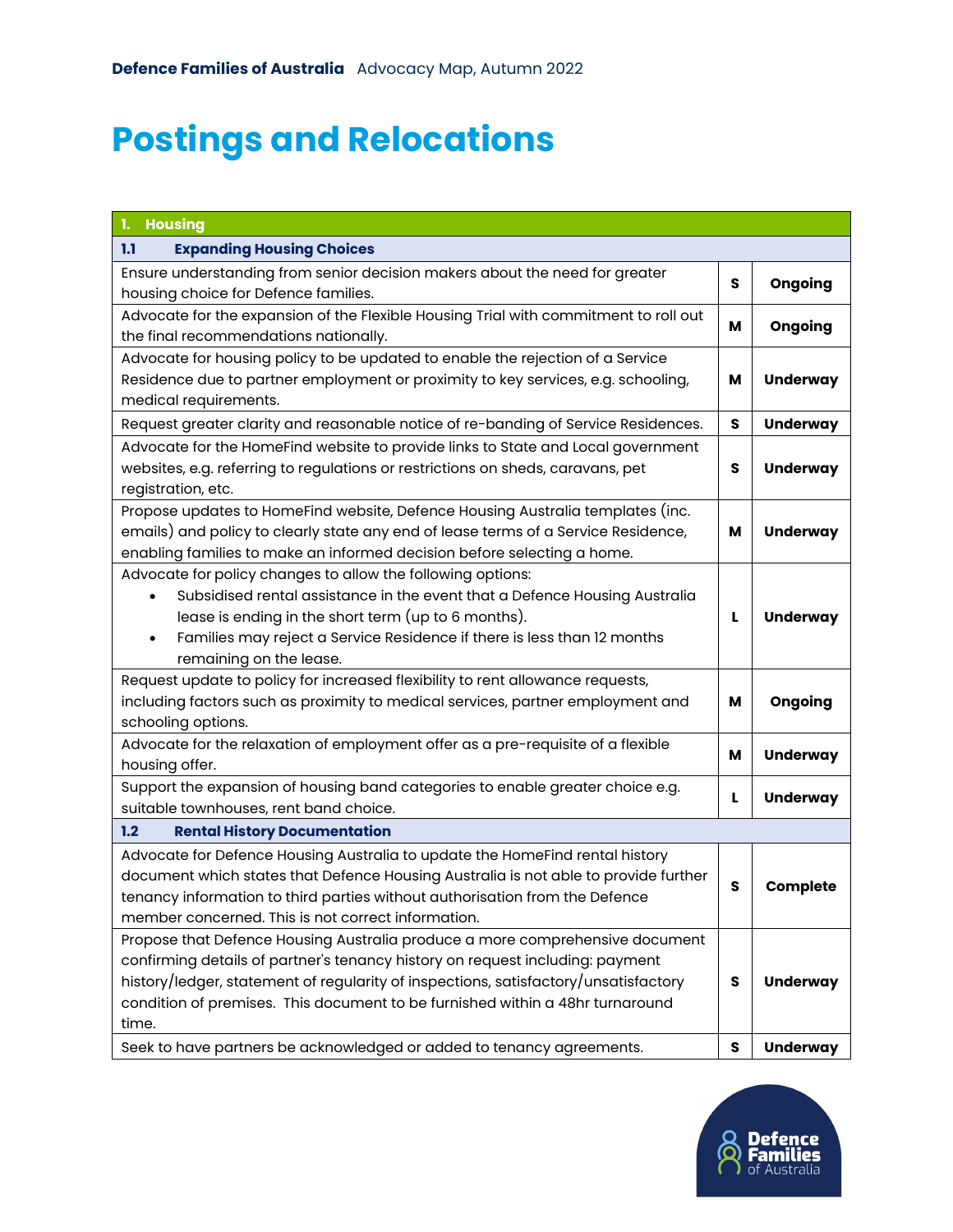| Advocate for policy change to enable either Defence member or partner to sign off                                                                                  |  |  |
|--------------------------------------------------------------------------------------------------------------------------------------------------------------------|--|--|
| Complete<br>s<br>on family removal.                                                                                                                                |  |  |
| Raise awareness of the risks of policy being misused in instances of family and<br>Ongoing<br>s<br>domestic violence.                                              |  |  |
| Overnight accommodation between uplift and downlift for families<br>1.4                                                                                            |  |  |
| Advocate for the removal of the gap in entitlements to allow families moving out of                                                                                |  |  |
| a property to be covered for accommodation between the uplift and down lift of<br><b>Underway</b><br>s                                                             |  |  |
| their possessions.                                                                                                                                                 |  |  |
| Review of Defence owned properties and allowances for families in remote regions, e.g.<br>1.5                                                                      |  |  |
| <b>Thursday Island, Tully &amp; Weipa</b>                                                                                                                          |  |  |
| Support the review and improvement of standards of Service Residences in remote<br>s<br><b>Underway</b><br>locations.                                              |  |  |
| Increase awareness of the impacts on families living in remote locations.<br><b>Underway</b><br>s                                                                  |  |  |
| 1.6                                                                                                                                                                |  |  |
| Review of rental ceiling & Service Residence numbers                                                                                                               |  |  |
| Advocate for the need for more stability in the numbers of Service Residences<br>Complete<br>M<br>currently available and streamlined rental assistance processes. |  |  |
| Support a rental ceiling review; current rent ceiling for many areas is not reflective                                                                             |  |  |
| Ongoing<br>м<br>of the market.                                                                                                                                     |  |  |
| M<br>Ongoing<br>Advocate for regular rent allowance reviews to keep pace with the market.                                                                          |  |  |
| Request Defence communicates a clear course of action for families to follow when                                                                                  |  |  |
| Ongoing<br>м<br>they are unable to obtain property due to the current housing crisis.                                                                              |  |  |
| <b>Businesses from home</b><br>1.7                                                                                                                                 |  |  |
| Advocate for Defence Housing Australia to update HomeFind to include the                                                                                           |  |  |
| identification of houses owned by Defence or Defence Housing Australia, which<br><b>Underway</b><br>M                                                              |  |  |
| impact business from home approvals ahead of selecting a Service Residence.                                                                                        |  |  |
| Support Defence Member and Family Support review of business from home needs<br>M<br><b>Underway</b>                                                               |  |  |
| and prevalence.                                                                                                                                                    |  |  |
| Support policy review to increase efficiencies for businesses from home.<br><b>Underway</b><br>M                                                                   |  |  |
| 1.8<br><b>Consistency in policy application</b>                                                                                                                    |  |  |
| Request Defence Housing Australia/Defence commit to review and update of policy<br>M<br>Complete                                                                   |  |  |
| regarding ownership rights and their maintenance responsibilities.                                                                                                 |  |  |
| Flag areas of inconsistency as they are raised with DFA.<br>М<br><b>Underway</b>                                                                                   |  |  |
| Expansion of removal of deadlines during relationship breakdown<br>1.9                                                                                             |  |  |
| Raise awareness of the risks of this policy being misused in instances of family and<br>Ongoing<br>м<br>domestic violence.                                         |  |  |
| Seek Defence commitment to review current housing and relocations policy for any                                                                                   |  |  |
| М<br>Complete<br>areas which may support or hinder family and domestic violence interventions.                                                                     |  |  |
| Advocate for the extension of the standard 28-day deadline for family removals                                                                                     |  |  |
| following the breakdown of a relationship, looking to The Five Eyes (FVEYS) nations<br><b>Underway</b><br>M<br>for best practice.                                  |  |  |

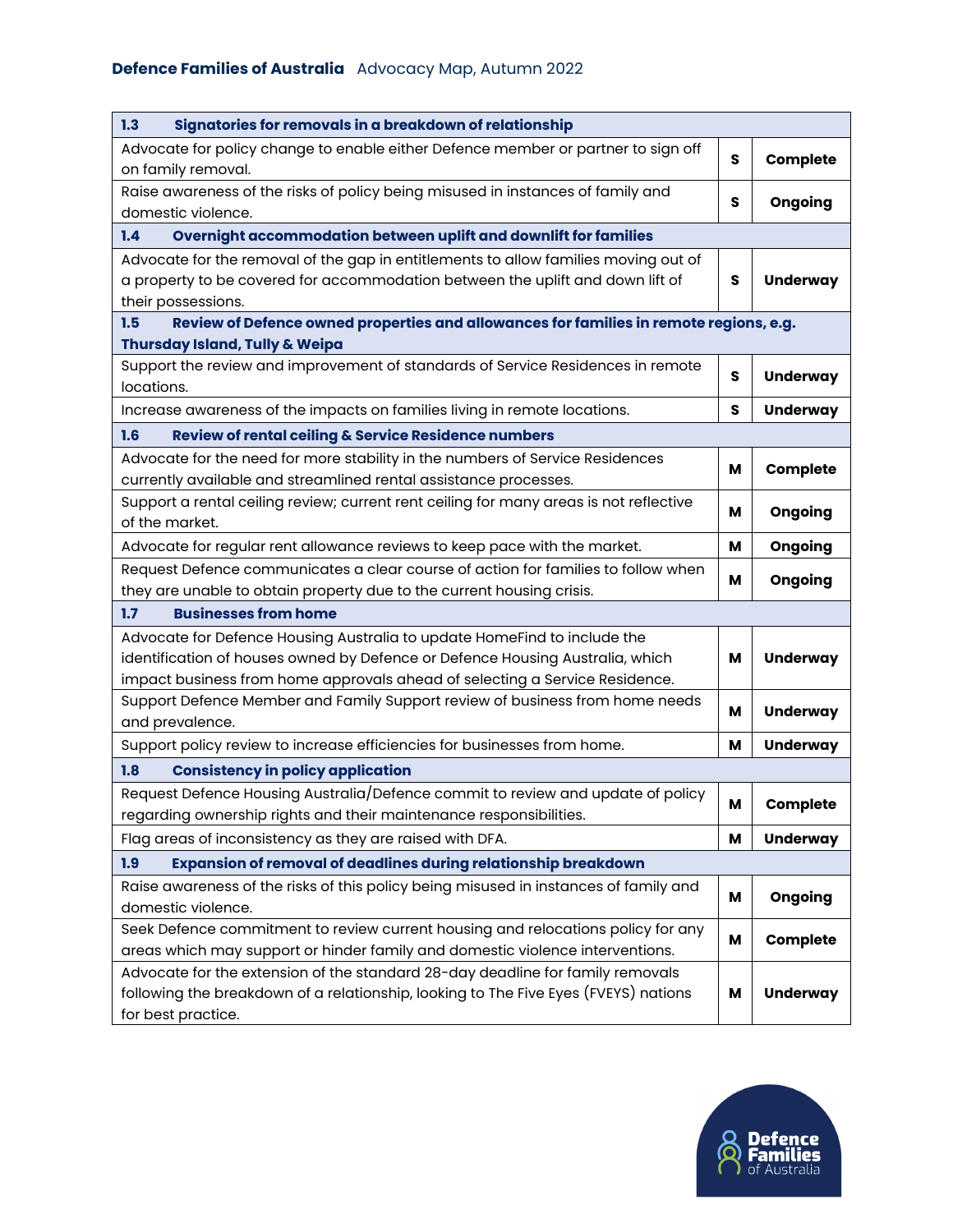| <b>Capital inclusions (by State or Territory)</b><br>1.10                                                                                                                                                           |    |                 |
|---------------------------------------------------------------------------------------------------------------------------------------------------------------------------------------------------------------------|----|-----------------|
| Advocate for coverage for appropriate heating and cooling in all Service<br>Residences.                                                                                                                             | L. | <b>Underway</b> |
| Propose the inclusion of sustainable options in Service Residences, such as solar<br>panels.                                                                                                                        | L  | <b>Underway</b> |
| Expansion of removal deadlines during bereavement (death of a Defence member)<br>1.11                                                                                                                               |    |                 |
| Seek an amendment tzxo policy to recognise the needs of grieving families to have<br>time to process and plan for the future (recommended 18 months).                                                               | L  | <b>Underway</b> |
| Seek an amendment to policy to allow families to stay in a Service Residence or<br>other rental property for up to 18 months, if required. This also makes best use of the<br>single removal benefit.               | м  | <b>Underway</b> |
| Advocate for the Defence bereavement support process to be aligned to<br>entitlement periods, to ensure support is timely and not adding further stress to the<br>family during a period of grief.                  | м  | <b>Underway</b> |
| 1.12<br><b>Trial of relationship separation program</b>                                                                                                                                                             |    |                 |
| Assess the possibility of providing families with suitable options to facilitate a period<br>of separation in location, prior to deciding to dissolve a relationship i.e. a cooling off<br>period.                  | L  | <b>Underway</b> |
| Eligibility for partner accommodation on night of pre-pack and uplift when relocating due to<br>1.13<br>relationship breakdown                                                                                      |    |                 |
| Obtain commitment from Defence to review policy to explore gaps.                                                                                                                                                    | S  | Complete        |
| Advocate for the policy to include accommodation for partner.                                                                                                                                                       | s  | Ongoing         |
| 2. Postings                                                                                                                                                                                                         |    |                 |
| Co-location of Defence families relocating for capability during the Covid-19 pandemic<br>2.1                                                                                                                       |    |                 |
| Approach state and local governments to raise awareness of the unique nature of<br>military service and the impacts of border restrictions policies on Defence families.                                            | s  | Complete        |
| Advocate for Defence families to be supported to relocate, keeping the family<br>together and supporting the Defence member to deliver Defence capability.                                                          | s  | Complete        |
| Approach Defence and state governments for additional resources to help reduce<br>delays in processing travel exemptions for some states, which impacts relocations<br>and Married With Dependents (Unaccompanied). | s  | Complete        |
| Increase communication to families about relocation limitations due to State and<br>Territory regulations.                                                                                                          | s  | Complete        |
| <b>Reduce the frequency of relocations</b><br>2.2                                                                                                                                                                   |    |                 |
| Support the Defence review and planning to increase flexible and remote work<br>options.                                                                                                                            | s  | Ongoing         |
| Advocate for longer term career planning by career management agencies.                                                                                                                                             | S  | Ongoing         |

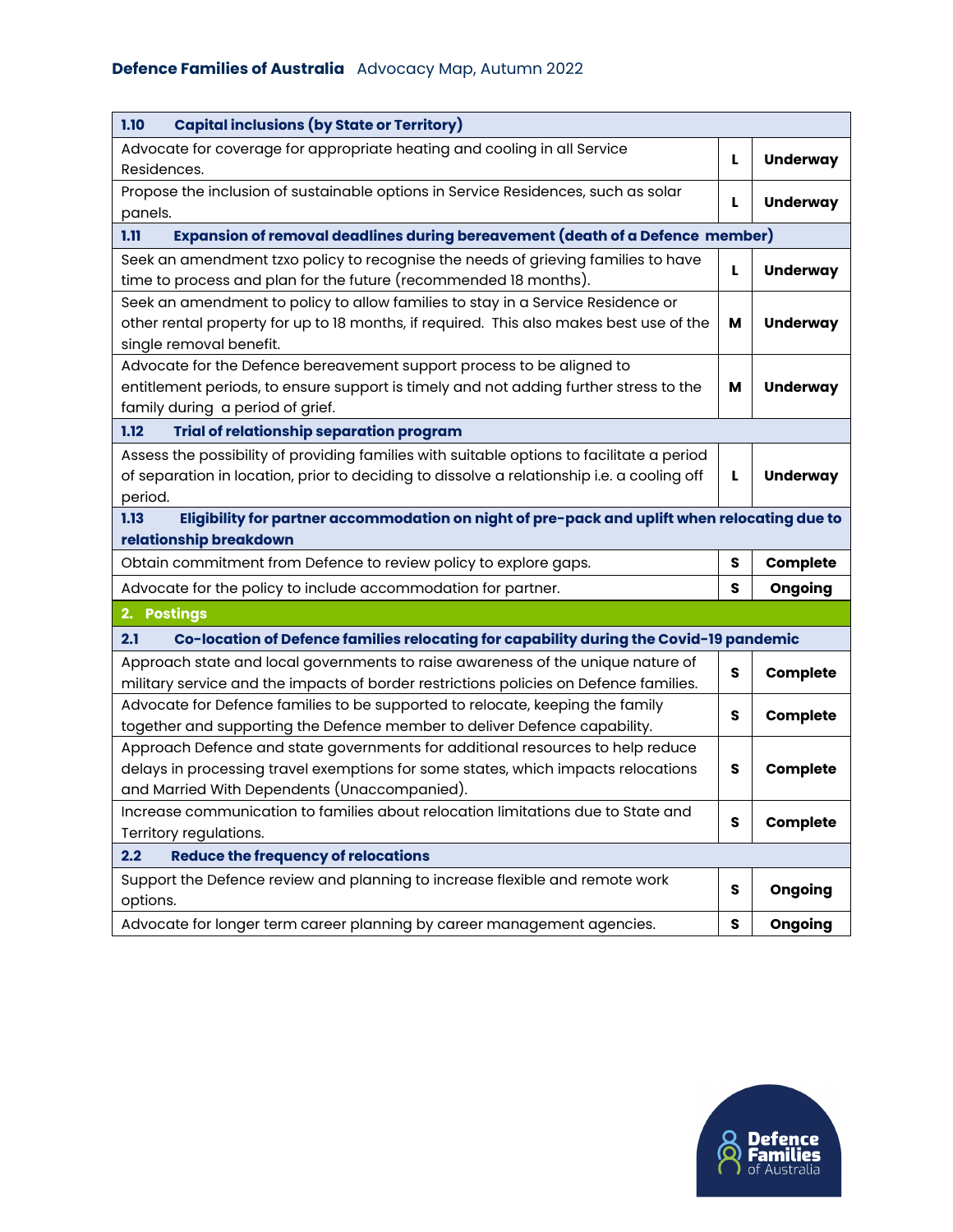| 3. Relocations                                                                                       |              |                 |
|------------------------------------------------------------------------------------------------------|--------------|-----------------|
| Remove restrictions on Defence families accompanying Defence member on postings to WA<br>3.1         |              |                 |
| and VIC during the Covid-19 pandemic                                                                 |              |                 |
| Advise State Premiers and Ministers responsible for veterans about this issue.                       | s            | <b>Complete</b> |
| Advocate for the removal of this general restriction, and increased support for co-                  | s            |                 |
| location of families posting into these regions.                                                     |              | <b>Complete</b> |
| Reduce interruptions to relocations due to State and Territory border restrictions during the<br>3.2 |              |                 |
| <b>Covid-19 pandemic</b>                                                                             |              |                 |
| Request the Chief of Defence write to State and Territory leaders to highlight the                   |              |                 |
| issues facing Defence families posting during the pandemic, and those in Married                     | s            | Complete        |
| With Dependents (Unaccompanied) arrangements.                                                        |              |                 |
| Support Defence to establish Defence run hotel quarantine facilities to streamline                   | s            | Complete        |
| state access.                                                                                        |              |                 |
| Inform Defence communication campaigns around State and Territory restrictions                       | S            | Complete        |
| to support families to plan and decide upon their posting.                                           |              |                 |
| Advise Defence of issues facing families during the pandemic.                                        | s            | <b>Complete</b> |
| 3.3<br>Change to temporary accommodation due to relocation                                           |              |                 |
| Seek an update to policy to allow temporary accommodation to be taken at either                      | $\mathsf{s}$ |                 |
| losing or gaining location for a total of maximum days as per currently stipulated.                  |              | <b>Underway</b> |
| Update guidelines to ensure consistency of local information provided to families posting to<br>3.4  |              |                 |
| a new location                                                                                       |              |                 |
| Consistent provision of information to families including information on relevant                    |              |                 |
| points of contact at the ADF member's unit and base, and on local organisations                      | М            | <b>Underway</b> |
| and support.                                                                                         |              |                 |
| 3.5<br><b>Cover cost of bond cleaning</b>                                                            |              |                 |
| Advocate for a bond cleaning entitlement for families in rental assistance                           |              |                 |
| properties be included in policy. Currently this is inconsistent between Service                     | L            | <b>Underway</b> |
| Residences and rental assistance properties.                                                         |              |                 |
| Seek the inclusion of an allowance or extra night accommodation to cover self                        | L            | <b>Underway</b> |
| cleaning (current option) after uplift.                                                              |              |                 |
| <b>4. Overseas Postings</b>                                                                          |              |                 |
| 4.1<br><b>Supporting co-location with pets</b>                                                       |              |                 |
| Raise awareness of the considerations for Defence families before requesting or                      |              |                 |
| committing to posting overseas to support Defence capability.                                        | м            | <b>Underway</b> |
| Engage Defence and Qantas (National Provider) to significantly subsidise high costs                  | М            |                 |
| of pet transport for overseas military postings.                                                     |              | <b>Underway</b> |
| Increased awareness of requirements of families in overseas postings<br>4.2                          |              |                 |
| Advocate for the development of Induction seminars and readily accessible                            | м            | Ongoing         |
| information for families prior to having to accept overseas postings.                                |              |                 |
| Support the review of current information sources and communications campaigns                       | М            | Ongoing         |
| to ensure it is easy to find and understand.                                                         |              |                 |
| Engage Toll to improve communications to families regarding international delivery                   | М            | Ongoing         |
| of belongings, especially due to pandemic related delays.                                            |              |                 |

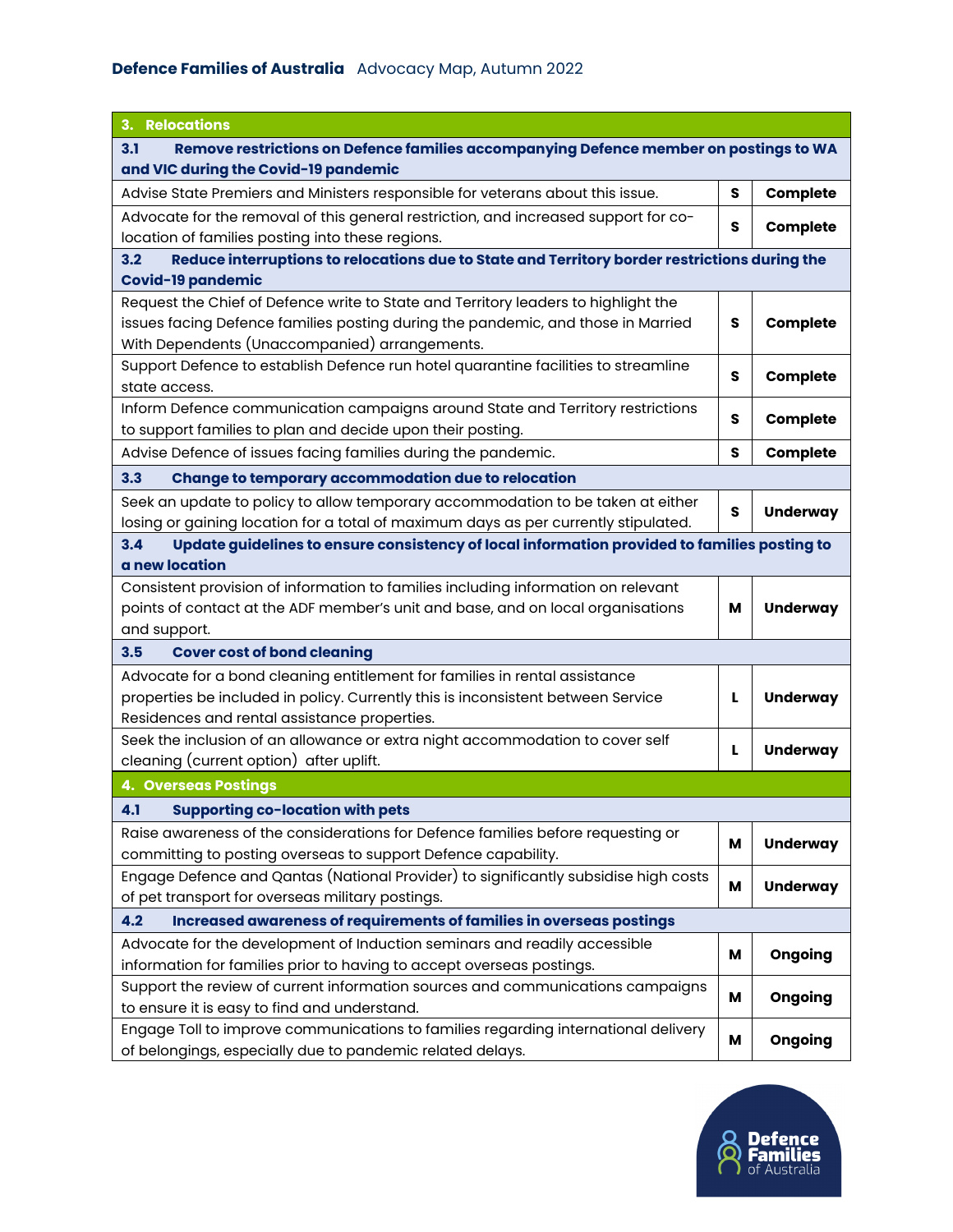| Propose a review of the following overseas posting entitlements in consideration<br>with current costs of living including, but not limited to: storage of car/s, removal of<br>loss on sale of a motor vehicle in 2017 from Defence Pay and Conditions Manual<br>(and lack of entitlement for car hire due to sale of car), costs of pet return to<br>Australia. | м | <b>Underway</b> |
|-------------------------------------------------------------------------------------------------------------------------------------------------------------------------------------------------------------------------------------------------------------------------------------------------------------------------------------------------------------------|---|-----------------|
| <b>5. Education</b>                                                                                                                                                                                                                                                                                                                                               |   |                 |
| <b>Priority placements in schools for Defence children</b><br>5.1                                                                                                                                                                                                                                                                                                 |   |                 |
| Advocate to State and Territory Education Departments for recognition of Defence<br>children as a priority cohort.                                                                                                                                                                                                                                                | м | Ongoing         |
| Obtain approval from State and Territory education departments to permit posting<br>orders (unit address) to be used as confirmation of residential location until a<br>Service Residence or other rental property can be secured.                                                                                                                                | м | <b>Underway</b> |
| <b>Boarding subsidy for Defence children</b><br>5.2                                                                                                                                                                                                                                                                                                               |   |                 |
| Improve awareness among families and schools of current boarding subsidy<br>availability to Defence children.                                                                                                                                                                                                                                                     | L | Ongoing         |
| Schools to review boarding fees to bring them more in line with the Defence<br>boarding subsidy for Defence families.                                                                                                                                                                                                                                             | L | <b>Underway</b> |
| 5.3<br>Create a Defence school network for Defence children                                                                                                                                                                                                                                                                                                       |   |                 |
| Create a list of school networks who have a current DSM.                                                                                                                                                                                                                                                                                                          | L | <b>Underway</b> |
| Drive engagement of schools to join this network and to support Defence families<br>further through providing Defence School Mentors, fee discounts and priority<br>placements.                                                                                                                                                                                   | L | Ongoing         |

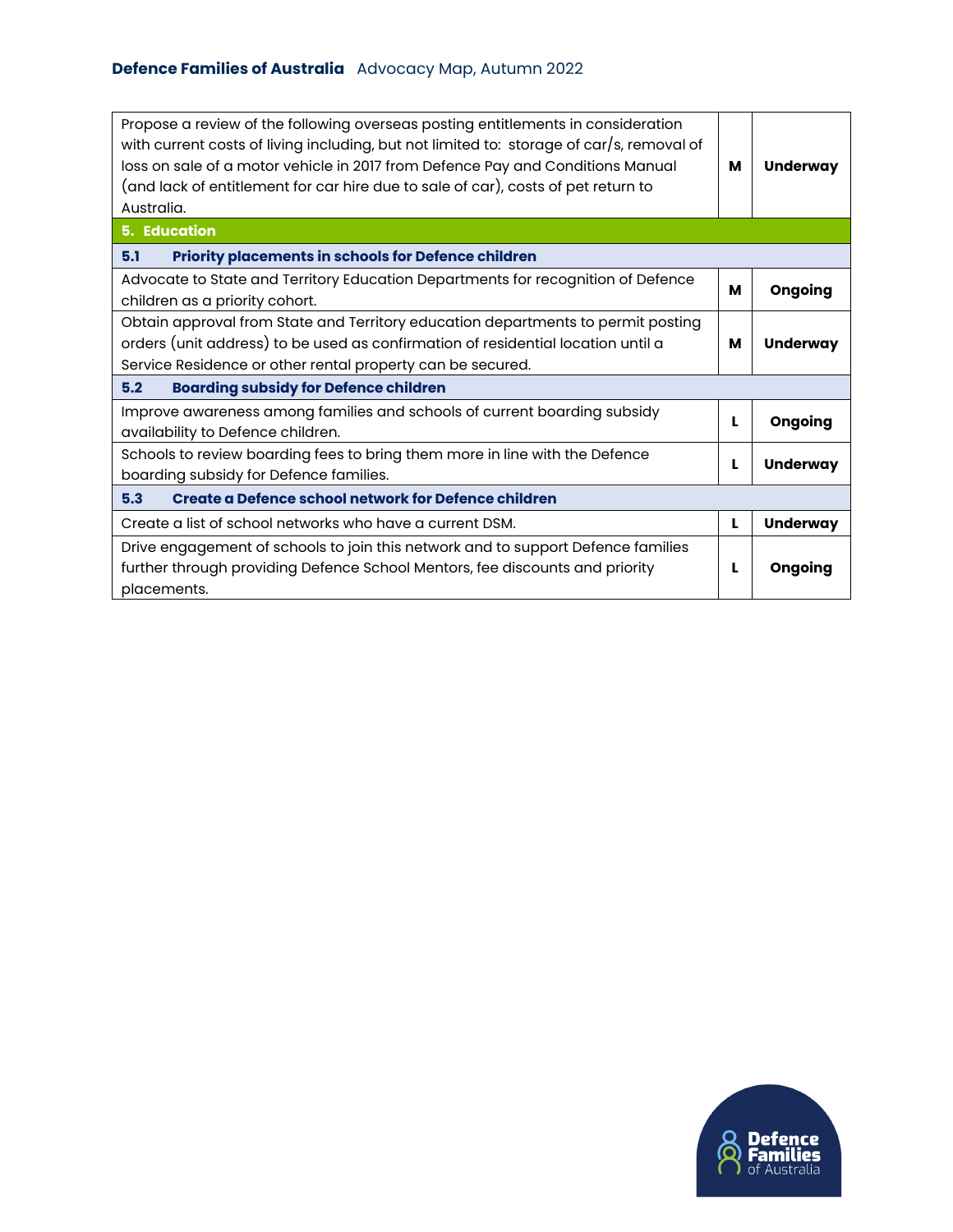### **Family Stability**

| <b>Family Engagement and Communication</b><br>6.                                                                                                                                                                        |   |                 |
|-------------------------------------------------------------------------------------------------------------------------------------------------------------------------------------------------------------------------|---|-----------------|
| <b>Increased communication with ADF families</b><br>6.1                                                                                                                                                                 |   |                 |
| Support Defence to develop a strategy for family engagement.                                                                                                                                                            | М | <b>Underway</b> |
| Support Defence People Group to develop a Forcenet guide for engagement with<br>Defence families stakeholder communications.                                                                                            | м | <b>Underway</b> |
| Advocate for the development of an Induction session for families of newly enlisted<br>members.                                                                                                                         | м | <b>Underway</b> |
| Support the development of family engagement content for Command.                                                                                                                                                       | s | <b>Underway</b> |
| Advise the Forcenet Working Group on community feedback about the platform.                                                                                                                                             | s | Ongoing         |
| Direct family engagement via Defence website, accessible outside the Defence Protected<br>6.2<br><b>Network</b>                                                                                                         |   |                 |
| Obtain commitment from Defence to create a family section on the Defence<br>website that includes: all Defence Community Information, posting and relocation<br>guidance (including pandemic restrictions as required). | м | <b>Underway</b> |
| Support and influence the development of a publication for new Defence families.                                                                                                                                        | M | <b>Underway</b> |
| 6.3<br>Direct family engagement via an opt out communications system                                                                                                                                                    |   |                 |
| Raise, with the Chief of Defence Force, the need for an opt out rather than opt in<br>system where direct communication with a partner dependent is activated by their<br>addition in PMKEYS.                           | s | Complete        |
| Support Defence Member and Family Support's research into the implementation of<br>an opt out communication system.                                                                                                     | м | Ongoing         |
| Support initiatives for greater awareness and uptake of Defence support services.                                                                                                                                       | м | Ongoing         |
| Support clear, consistent processes of data collection of family contact details.                                                                                                                                       | М | <b>Underway</b> |
| 6.4<br>Regional welcome information distributed at welcome visits                                                                                                                                                       |   |                 |
| Support establishment of a Families Working Group in Defence to develop core<br>resources and guidance for units to engage with families.                                                                               | м | <b>Underway</b> |
| Review content developed by the Working Group prior to use.                                                                                                                                                             | м | <b>Underway</b> |
| Establish information input channels with key stakeholders, including Defence<br>Housing Australia, Toll, Defence Member and Family Support and Career<br>Management Agencies.                                          | м | <b>Underway</b> |
| <b>Improve communications support/capability for Family Liaison Officers</b><br>6.5                                                                                                                                     |   |                 |
| Improve the quality and consistency of marketing from FLOs and DMFS.                                                                                                                                                    | м | <b>Underway</b> |

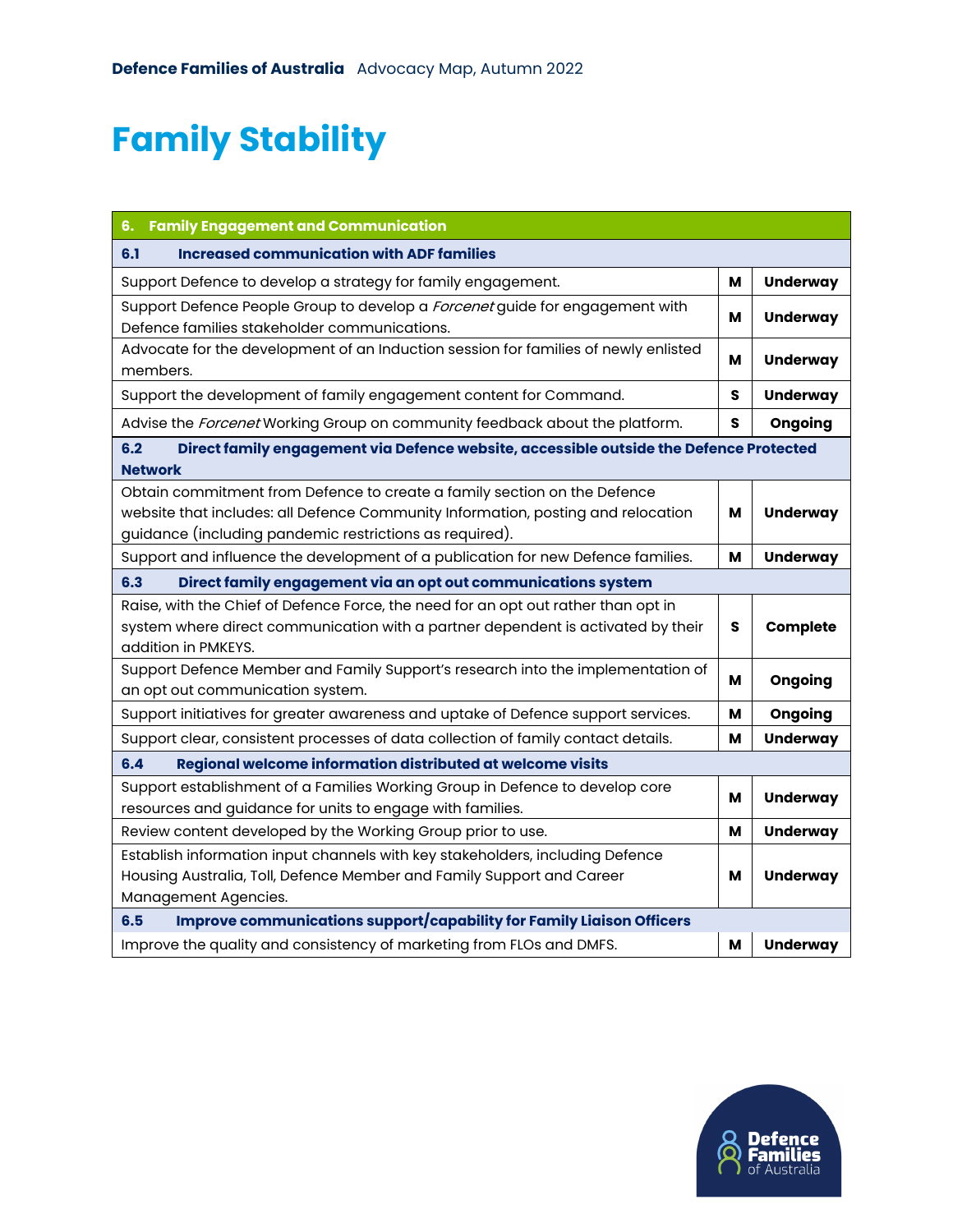| 7. Childcare                                                                            |         |                 |
|-----------------------------------------------------------------------------------------|---------|-----------------|
| Subsidies for Defence families for out of school hours care<br>7.1                      |         |                 |
| Advocate for the delivery of increased advertising and availability of before and       | М       | <b>Underway</b> |
| after school care, outside of school hours care, home based care etc.                   |         |                 |
| Review Family Emergency Assistance Scheme to be more accessible and relevant,           |         |                 |
| including a communications campaign to create awareness of the program                  |         |                 |
| (regular inclusion in Defence Member and Family Support newsletters and social          | м       | <b>Underway</b> |
| media posts, development of an information page and fact sheet on the Defence           |         |                 |
| Member and Family Support website),                                                     |         |                 |
| Advocate for an additional childcare subsidy the Defence Pay & Conditions Manual        | M       | <b>Underway</b> |
| to support families during deployment and to support the partner's employment.          |         |                 |
| Advocate for increased awareness and uptake of current support options for              |         |                 |
| emergency or ad hoc childcare for parents in the case of member absence.                | м       | Ongoing         |
| <b>8. Education</b>                                                                     |         |                 |
| Accurate data on Defence children in school<br>8.1                                      |         |                 |
| Engage with State and Territory Education Departments and Defence Member and            |         |                 |
| Family Support to establish a system to accurately collect data on the number of        |         |                 |
| Defence children in schools, to ensure resources are proactively allocated rather       | м       | <b>Underway</b> |
| than allocated on request e.g. a tick box question on enrolment form.                   |         |                 |
| 8.2<br>State-based exemption for Defence families, from needing an address on enrolment |         |                 |
| Advocate for Defence to issue a letter of support to State and Territory education      |         |                 |
| departments requesting Defence children be favourably considered for enrolment          | M       | <b>Underway</b> |
| with Unit address (posting order) listed temporarily until a residence is secured.      |         |                 |
| Advocate to State and Territory education departments to allow adding Defence           |         |                 |
| children as a tentative enrolment pending confirmation of address as a standard         | м       | <b>Underway</b> |
| process.                                                                                |         |                 |
| Obtain commitment from State and Territory Governments to support Defence               |         |                 |
| children as exceptional cases on relocation.                                            | м       | Ongoing         |
| 8.3<br><b>Improvements to the Moving Schools Checklist</b>                              |         |                 |
| Provide feedback to Defence Member and Family Support for improvements.                 | $\sf s$ | Complete        |
| Request Defence Member and Family Support increase promotion of the checklist           | s       | Ongoing         |
| as a resource for families.                                                             |         |                 |
| 8.4<br>Upfront payment to tutor to reduce financial burden on member/family             |         |                 |
| Obtain commitment by Defence Member and Family Support to review conditions             | s       | <b>Underway</b> |
| to explore options.                                                                     |         |                 |
| Obtain commitment by Defence Member and Family Support to explore options to            |         |                 |
| reduce out of pocket expenses for Defence families (due to upfront payment) of          | s       | <b>Underway</b> |
| tutoring costs prior to reimbursement.                                                  |         |                 |
| 8.5<br><b>Increased uptake of the Defence School Mentor Program</b>                     |         |                 |
| Raise awareness and uptake of the program.                                              | S       | Ongoing         |
| Obtain Defence commitment to change policy to maintain Defence School Mentor            |         |                 |
| services to Defence children for up to two years following a parent's transition.       | S       | Complete        |

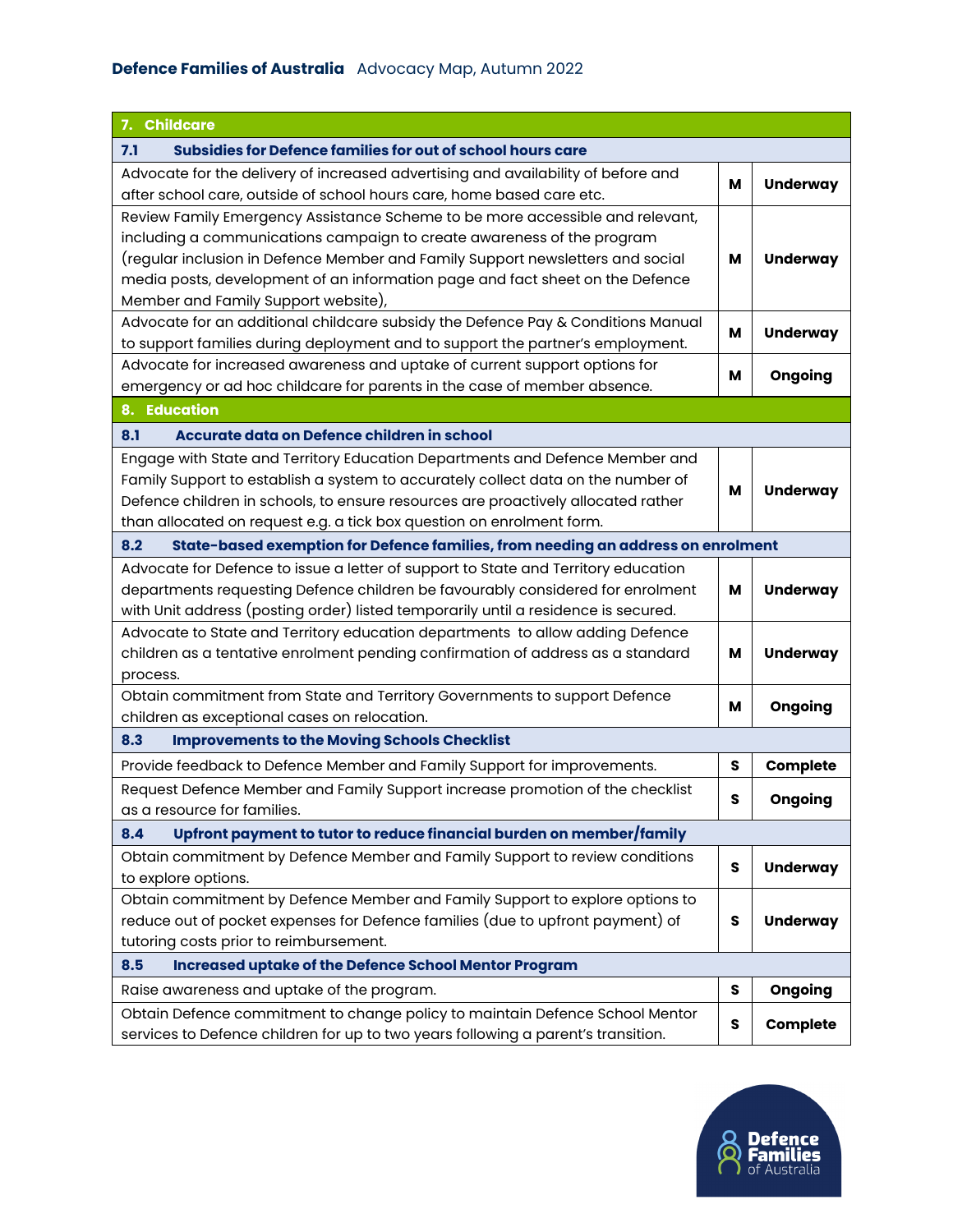| Liaise with Veteran Family Advocate to share learnings from Defence School Mentor<br>program, for Department of Veterans Affairs to develop veteran child support | М            | <b>Underway</b> |
|-------------------------------------------------------------------------------------------------------------------------------------------------------------------|--------------|-----------------|
| services where required.                                                                                                                                          |              |                 |
| <b>Recruitment of Defence School Mentors</b><br>8.6                                                                                                               |              |                 |
| Support greater awareness of DSM vacancies to reduce gaps in services where they<br>occur.                                                                        | S            | Ongoing         |
| Obtain commitment from Defence to communicate to families if there are                                                                                            |              |                 |
| significant delays in recruitment, and about alternatives for services that can                                                                                   | s            | Ongoing         |
| support them in the meantime.                                                                                                                                     |              |                 |
| 8.7<br>Support consistency and service quality of the Defence School Mentor program                                                                               |              |                 |
| Advocate for improvements to enable consistent application of the programs                                                                                        | м            | Ongoing         |
| across all states and territories including training and hiring processes.                                                                                        |              |                 |
| Advocate for Defence experience to be an eligibility criterion for Defence School                                                                                 | M            | <b>Underway</b> |
| Mentors.                                                                                                                                                          |              |                 |
| 9. Family Engagement                                                                                                                                              |              |                 |
| 9.1<br><b>Family Liaison Officers, Defence Member and Family Support</b>                                                                                          |              |                 |
| Support the recruitment and onboarding of Family Liaison Officer for Canberra and                                                                                 | s            | Complete        |
| Nowra.                                                                                                                                                            |              |                 |
| Support the recruitment and onboarding of Family Liaison Officer for Amberley -                                                                                   | s            | <b>Underway</b> |
| South QLD.                                                                                                                                                        |              |                 |
| Support the recruitment and onboarding of Family Liaison Officer for Cairns - North                                                                               | $\mathsf{s}$ | <b>Underway</b> |
| QLD.                                                                                                                                                              |              |                 |
| Support the recruitment and onboarding for Family Liaison Officer at HMAS                                                                                         | s            | <b>Underway</b> |
| Cerberus.                                                                                                                                                         |              |                 |
| Support the recruitment and onboarding for Family Liaison Officer at RAAF Base                                                                                    | s            | <b>Underway</b> |
| Sale.                                                                                                                                                             |              |                 |
| Support the recruitment and onboarding for Family Liaison Officer at Puckapunyal.                                                                                 | $\mathsf{s}$ | <b>Underway</b> |
| Support the recruitment and onboarding for Family Liaison Officer/Defence Member                                                                                  | s            | <b>Underway</b> |
| and Family Support in Tasmania.                                                                                                                                   |              |                 |
| Advocate for Defence Member and Family Support fence to have robust<br>contingencies for long term absences, preferably with staff on site/in location.           | s            | Ongoing         |
| Advocate for Defence Member and Family Support to communicate to families if                                                                                      |              |                 |
| there are significant delays in recruitment, and about alternatives for services that                                                                             | s            | <b>Underway</b> |
| can support them in the meantime.                                                                                                                                 |              |                 |
| 10. Partner Employment                                                                                                                                            |              |                 |
| Flexible working and leave permissions to enable Defence members to support frontline<br>10.1                                                                     |              |                 |
| workers                                                                                                                                                           |              |                 |
| Request the Chief of Defence to request Command to support families of frontline                                                                                  |              |                 |
| workers to enable them to do this critical work.                                                                                                                  | S            | Complete        |
| 10.2<br>Reducing barriers to State and Territory registration for partners                                                                                        |              |                 |
| Prepare a proposal of the current registration climate.                                                                                                           | м            | Complete        |
| Workshop with Head of People Capability, Defence and Defence Member and                                                                                           |              |                 |
| Family Support on shared advocacy in this area.                                                                                                                   | м            | <b>Complete</b> |

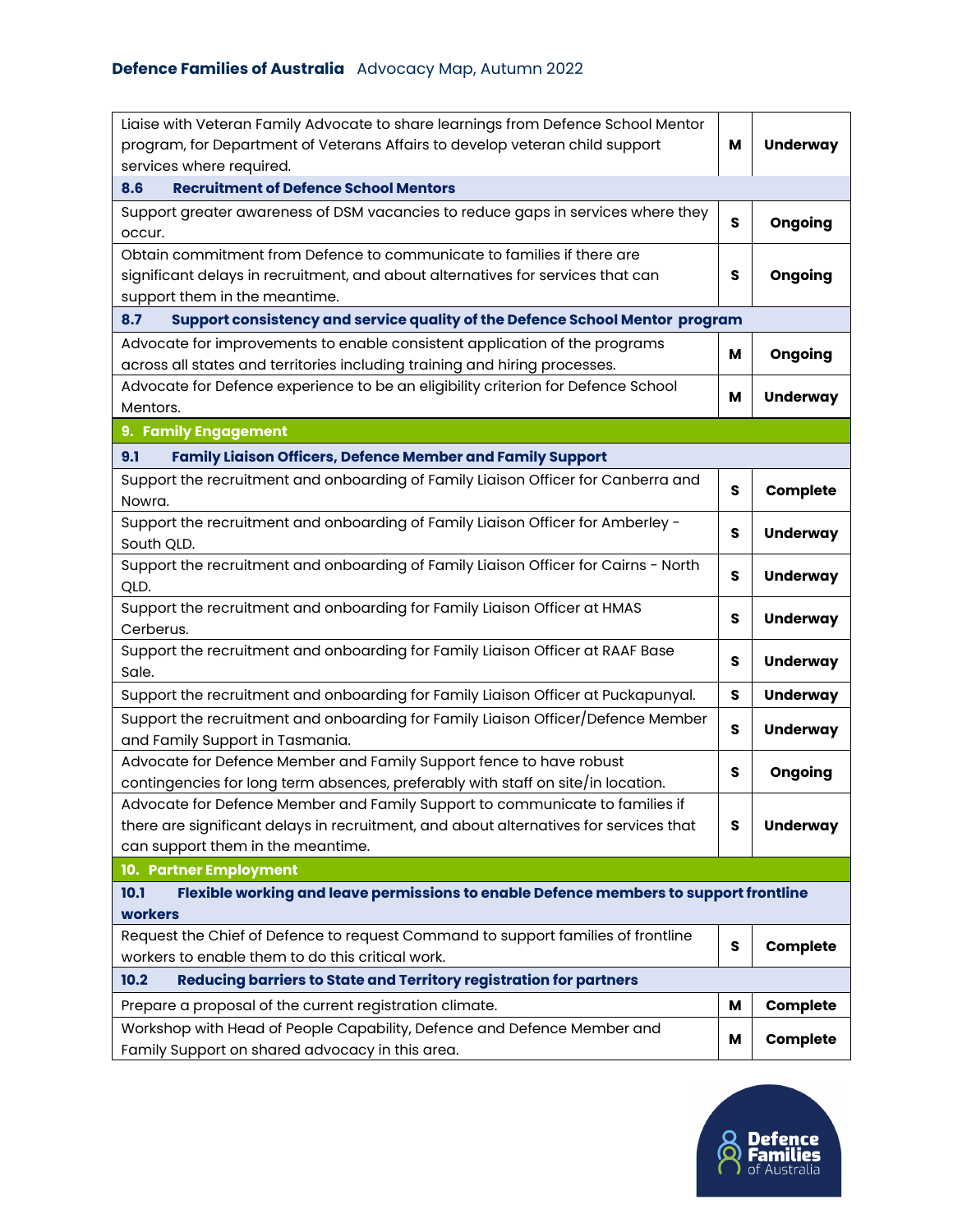| Support National advocacy for standardisation of national employment related<br>registrations.                                                      | м | <b>Underway</b> |
|-----------------------------------------------------------------------------------------------------------------------------------------------------|---|-----------------|
| <b>Improve policy to support Businesses From Home (BFH)</b><br>10.3                                                                                 |   |                 |
| Advocate for Defence to research the scale and nature of BFH in Defence families.                                                                   | М | <b>Underway</b> |
| Support the use of the research results to inform policy to reduce hurdles to<br>creating or continuing a BFH.                                      | м | <b>Underway</b> |
| Advocate for increased accessibility and early access to information for families                                                                   | м | <b>Underway</b> |
| relocating due to postings to support BFH transitions.                                                                                              |   |                 |
| Advocate for the timely approval process for BFH.                                                                                                   | M | <b>Underway</b> |
| Raise awareness of partner employment support available to Defence Families through<br>10.4<br><b>Defence, Government and the corporate sectors</b> |   |                 |
| Support the review of the Partner Employment Assistance Program (PEAP).                                                                             | м | Complete        |
| Secure the expansion of PEAP allowing partners to access it at any point during a<br>posting.                                                       | м | Complete        |
| Secure expansion of PEAP to support partners whose employment was impacted by<br>the pandemic.                                                      | M | Complete        |
| Secure expansion of PEAP so spouses can access it on the ADF member's transition<br>out of fulltime military service.                               | м | <b>Underway</b> |
| Engage with the corporate sector to highlight the business case for partner<br>employment (representing >40% of the national GDP).                  | м | Ongoing         |
| Support the development and expansion of partner employment programs by<br>specialist service providers (e.g. Soldier On, RSL).                     | М | Ongoing         |
| Advise businesses on how they can engage and support Defence families through<br>suitable employment.                                               | м | Ongoing         |
| Increase momentum of public and private partner employment programs.                                                                                | М | Ongoing         |
| Showcase examples of the talent and transferability of Defence family skills and<br>careers.                                                        | М | Ongoing         |
| Contract adjustments for Defence service providers on bases, to support/enable & reduce<br>10.5                                                     |   |                 |
| barriers to offers of on-base employment to Defence partners                                                                                        |   |                 |
| Advocate for the recruitment strategy of Defence service providers to consider and<br>support applications from Defence partners.                   | M | Ongoing         |
| <b>Supporting work options for Defence partners</b><br>10.6                                                                                         |   |                 |
| Engage with Career Management Agencies to raise awareness of Defence partners<br>as a talent pool.                                                  | м | Ongoing         |
| Advise on tailored recruitment campaigns to highlight Defence employment<br>options for ADF partners.                                               | м | Ongoing         |
| Explore options for nationally recognised professional licences for Defence partners.                                                               | М | Ongoing         |
| 10.7<br>Family access to the QLD Government Connecting the Sector Veterans' Mentoring program,                                                      |   |                 |
| and expansion into other states and territories                                                                                                     |   |                 |
| Pursue the expansion of eligibility for families to access this program.                                                                            | M | <b>Underway</b> |
| Pursue the expansion of eligibility for veterans and families based in other states or<br>territories.                                              | м | <b>Underway</b> |

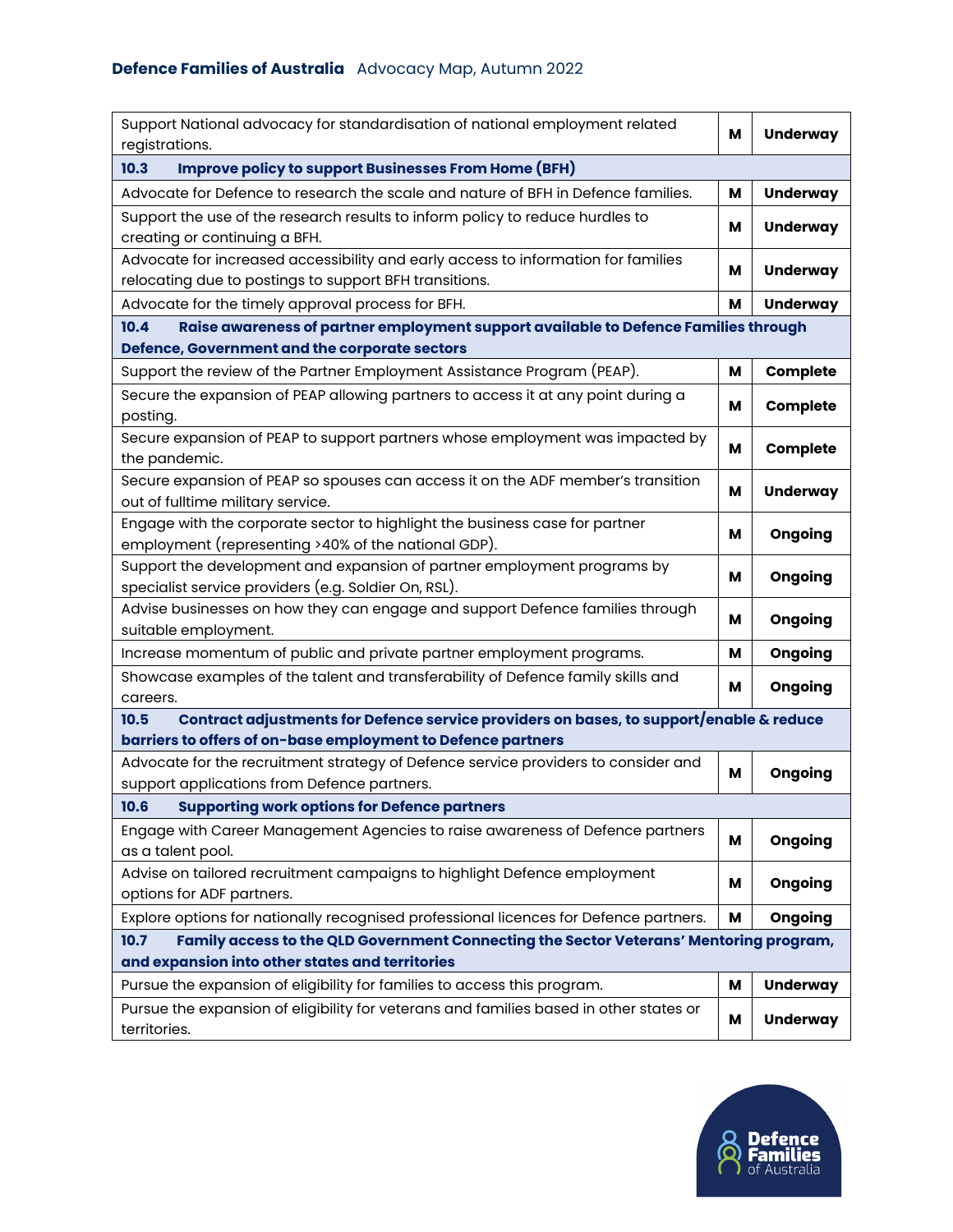| Increased awareness of advertising channels for partners to access all Defence Member<br>10.8                                                |   |                 |
|----------------------------------------------------------------------------------------------------------------------------------------------|---|-----------------|
| and Family Support advertised vacancies including regional Family Liaison Officer and Defence<br><b>School Mentors</b>                       |   |                 |
| Increased advertising of DMFS vacancies, including associated roles such as                                                                  |   |                 |
| Defence School Mentors.                                                                                                                      | м | <b>Underway</b> |
| Expansion of the qualifying period for the Partner Employment Assistance Program (PEAP)<br>10.9                                              |   |                 |
| from 18 months to over whole posting cycle                                                                                                   |   |                 |
| Approach Director General Defence Member and Family Support to gain<br>commitment.                                                           | s | Complete        |
| Confirm commitment from Defence Member and Family Support to provide                                                                         |   |                 |
| additional tutoring support on a case-by-case basis for Defence children whose                                                               | s | Complete        |
| educational outcomes have been impacted by the pandemic and/or relocations.                                                                  |   |                 |
| Increase communication campaign to raise awareness and uptake for the                                                                        |   |                 |
| program.                                                                                                                                     | s | Ongoing         |
| 11. Financial Security                                                                                                                       |   |                 |
| Delivery of free financial literacy programs specific to Defence families<br>11.1                                                            |   |                 |
| Approach the ADF Financial Services Consumer Centre to establish and deliver                                                                 | м | Complete        |
| relevant programs.                                                                                                                           |   |                 |
| Advice on feedback from families to these programs for ongoing improvement.                                                                  | M | Ongoing         |
| Request the development of resources e.g. video, fact sheet, article to support                                                              | s | Complete        |
| families during a breakdown of relationship                                                                                                  |   |                 |
|                                                                                                                                              |   |                 |
| 12. Overseas Postings                                                                                                                        |   |                 |
| Streamline processes to access education tuition and employment support<br>12.1                                                              |   |                 |
| Defence to expand eligibility and reduce red tape around processes.                                                                          | м | Complete        |
| Inform Defence communication campaigns to increase family awareness.                                                                         | м | Ongoing         |
| 13. Transition                                                                                                                               |   |                 |
| <b>Relevant and timely information for families</b><br>13.1                                                                                  |   |                 |
| Request Defence Member and Family Support to review and reform transition                                                                    |   |                 |
| resources to factor in the whole family's transition not just the member.                                                                    | M | Complete        |
| Advocate for Defence Member and Family Support to offer childminding support                                                                 |   |                 |
| and a child-friendly environment to increase family participation in Transition                                                              | M | Complete        |
| Seminars.                                                                                                                                    |   |                 |
| Request review of current process in place for partners and/or support persons to                                                            |   |                 |
| be included in meetings with Defence Transition, and advocate for the process to                                                             | м |                 |
| allow a partner/support person to choose to participate i.e. doesn't rely on the                                                             |   | <b>Underway</b> |
| member to involve them.                                                                                                                      |   |                 |
| Advocate for Defence Transitions meetings with a transitioning member to factor in                                                           | M | <b>Underway</b> |
| the whole family's transition.                                                                                                               |   |                 |
| Advocate for Defence Member and Family Support to establish direct feedback                                                                  | м | <b>Complete</b> |
| processes to drive ongoing improvement of transition services.<br>Inform communications campaigns to increase awareness of available support | М | <b>Complete</b> |

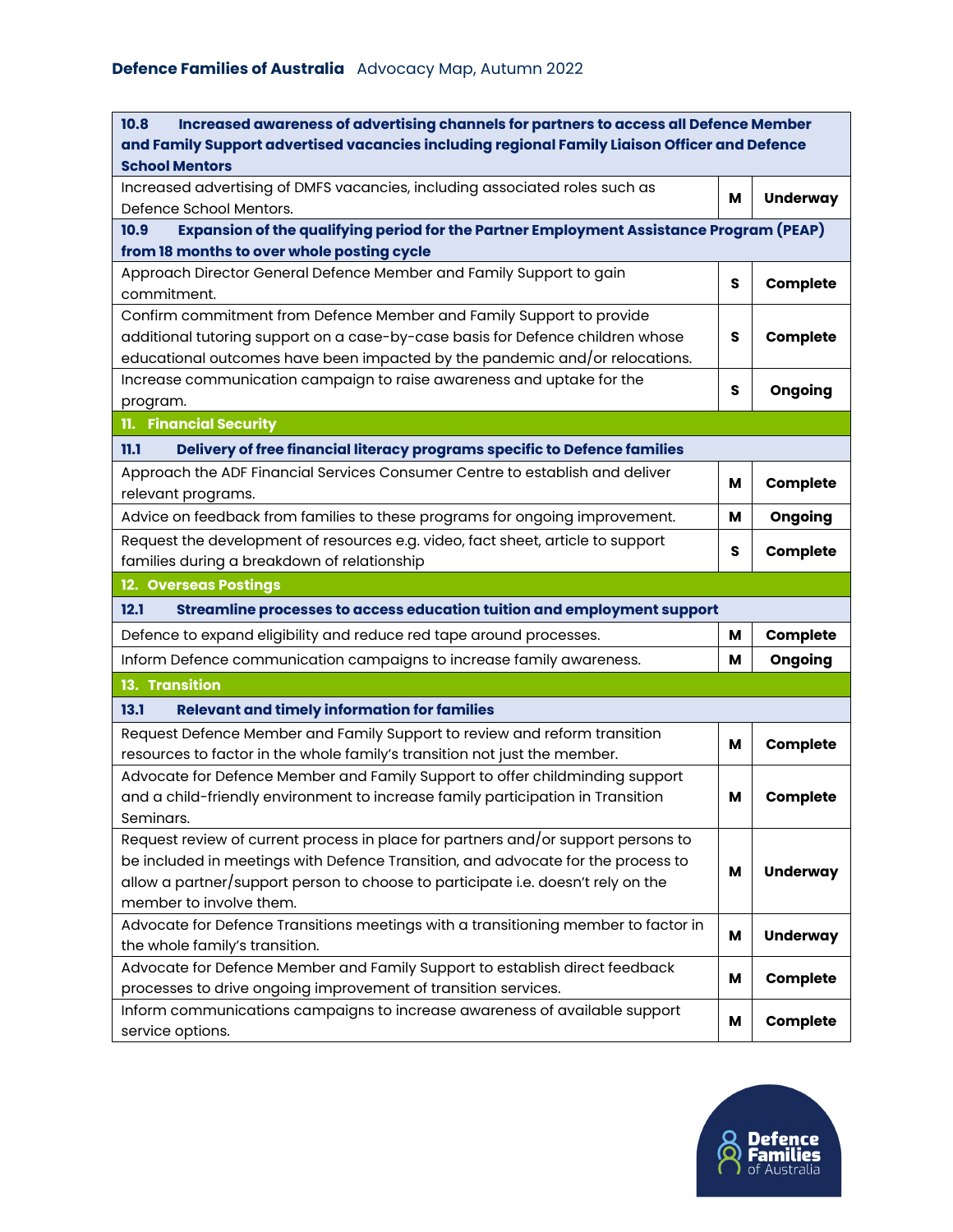| 14. Capability and Stability                                                                                                                                                                                                                                                                                                                                      |   |                 |
|-------------------------------------------------------------------------------------------------------------------------------------------------------------------------------------------------------------------------------------------------------------------------------------------------------------------------------------------------------------------|---|-----------------|
| <b>Increased location stability by reducing posting relocations</b><br>14.1                                                                                                                                                                                                                                                                                       |   |                 |
| Obtain commitment from Defence to review posting practice.                                                                                                                                                                                                                                                                                                        | М | <b>Underway</b> |
| Request Defence increase awareness and training in Career Management Agency<br>staff for longer term career planning.                                                                                                                                                                                                                                             | м | <b>Underway</b> |
| Advocate for the Chief of Defence Force to order reduced relocations wherever<br>possible during the pandemic.                                                                                                                                                                                                                                                    | м | Complete        |
| Request Defence promote flexible working arrangements.                                                                                                                                                                                                                                                                                                            | м | <b>Complete</b> |
| <b>15. Parental Leave</b>                                                                                                                                                                                                                                                                                                                                         |   |                 |
| Increased awareness and advocate for change around eligibility for Government Paid<br>15.1<br><b>Parental Leave</b>                                                                                                                                                                                                                                               |   |                 |
| Advocate for the expansion of eligibility for non-serving partner to receive<br>government funded parental leave during a relocation when employment in the<br>new location has not been secured.                                                                                                                                                                 | м | Ongoing         |
| 16. Flexible Working Hubs                                                                                                                                                                                                                                                                                                                                         |   |                 |
| <b>Expansion of the flexible working hub model for Defence employees</b><br>16.1                                                                                                                                                                                                                                                                                  |   |                 |
| Consult with Defence stakeholders to understand demand and prime locations.                                                                                                                                                                                                                                                                                       | м | <b>Underway</b> |
| Obtain commitment from Defence to establish additional remote working hubs<br>across Australia                                                                                                                                                                                                                                                                    | м | C               |
| <b>17. Live In Carers</b>                                                                                                                                                                                                                                                                                                                                         |   |                 |
| Review and update of live-in-carer provisions<br>17.1                                                                                                                                                                                                                                                                                                             |   |                 |
| Advocate for the expansion of the Live In Carer / Resident Child Carer provisions of<br>the Defence Pay and Conditions Manual to cover all recognised dependents with<br>special needs, including the following amendments: removal of the requirement for<br>a carer to be a relative, and inclusion of a bedroom entitlement to accommodate a<br>Live In Carer. | м | <b>Underway</b> |

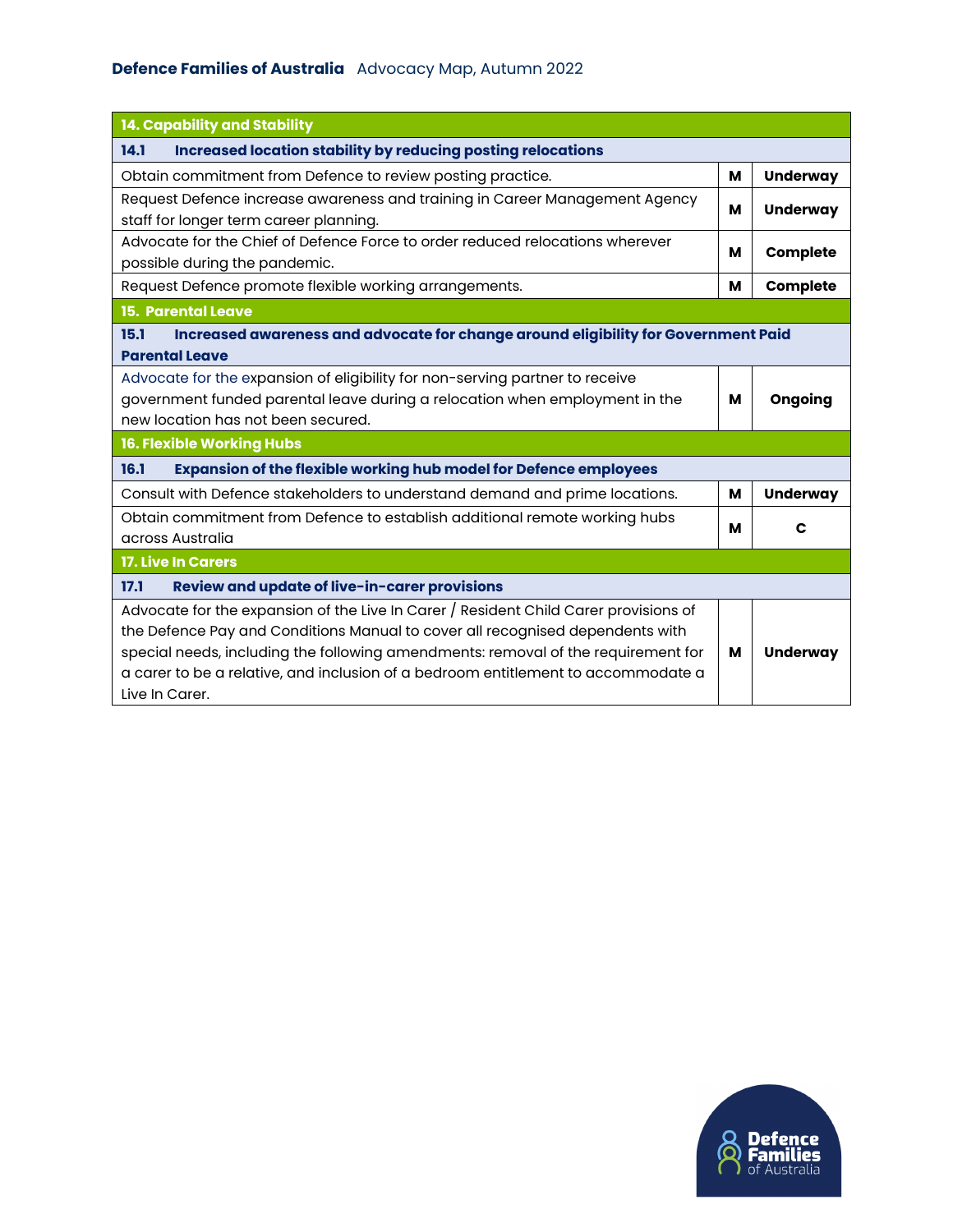### **General Advocacy**

| <b>Medical</b><br>18.                                                                                                                                    |   |                 |
|----------------------------------------------------------------------------------------------------------------------------------------------------------|---|-----------------|
| <b>Improved access to Amberley RAAF medical services for members</b><br>18.1                                                                             |   |                 |
| Raise awareness of medical care delays with Surgeon General.                                                                                             | M | <b>Underway</b> |
| <b>Improved access to on base medical services</b><br>18.2                                                                                               |   |                 |
| Obtain commitment from Defence to review on base medical services to ensure                                                                              | M |                 |
| high quality health services are available for Defence members.                                                                                          |   | <b>Underway</b> |
| 19. Diversity                                                                                                                                            |   |                 |
| 19.1<br>Stronger inclusion of diverse Defence families and their needs in policy making                                                                  |   |                 |
| Engage with Defence Indigenous Affairs and Regional Indigenous Liaison                                                                                   |   |                 |
| Officers/Indigenous Liaison Officers networks to include Indigenous Defence                                                                              | s | Ongoing         |
| families, NORFORCE.                                                                                                                                      |   |                 |
| Engage with the Religious Advisory Committee for the Services to include spiritually                                                                     | S | Ongoing         |
| diverse families.                                                                                                                                        |   |                 |
| Engage with new Defence families.                                                                                                                        | s | Ongoing         |
| Engage with regional Defence families, e.g. Thursday Island, Norfolk Island, remotes<br>bases in NT/WA.                                                  | S | Ongoing         |
| Engage with families with special needs, e.g. Defence Special Needs Support Group                                                                        |   |                 |
| and via Defence Housing Australia exemptions.                                                                                                            | S | Ongoing         |
| Advocate to expand the scope eligibility to allow DFA to recruit immediate adult                                                                         |   |                 |
| family members, not just partners.                                                                                                                       | S | Ongoing         |
| 20. Family Support                                                                                                                                       |   |                 |
| 20.1<br>Individual advocacy for families with complex issues or requiring advice on their rights and                                                     |   |                 |
| relevant support services for their needs                                                                                                                |   |                 |
| National Delegates to support any cases which arise in eight regions covering                                                                            |   |                 |
| Australia (>450 families per year with highly complex issues, and thousands with                                                                         | S | Ongoing         |
| minor issues or questions).                                                                                                                              |   |                 |
| 21. Research                                                                                                                                             |   |                 |
| Maximise value of research undertaken on Defence families, and the impact of that research<br>21.1                                                       |   |                 |
| on meaningful change                                                                                                                                     |   |                 |
| Inform the review of the Defence Family Surveys.                                                                                                         | М | Ongoing         |
| Inform the Defence Census questions relating to families.                                                                                                | М | Ongoing         |
| Contribute to advisory boards of Australian Institute of Family Studies, Australian                                                                      |   |                 |
| Institute of Health and Welfare and other research bodies to shape research                                                                              | M | Ongoing         |
| related to Defence families.                                                                                                                             |   |                 |
| Connect stakeholders with the research opportunities, i.e. Families to participate,<br>and stakeholders to implement the findings for meaningful change. | M | Ongoing         |
| Review and inform the Australian Military Veterans and Families Research                                                                                 |   |                 |
| Programme, a joint venture between Australian Institute of Family Studies, Defence                                                                       | M | Complete        |
| and Department of Veterans Affairs.                                                                                                                      |   |                 |

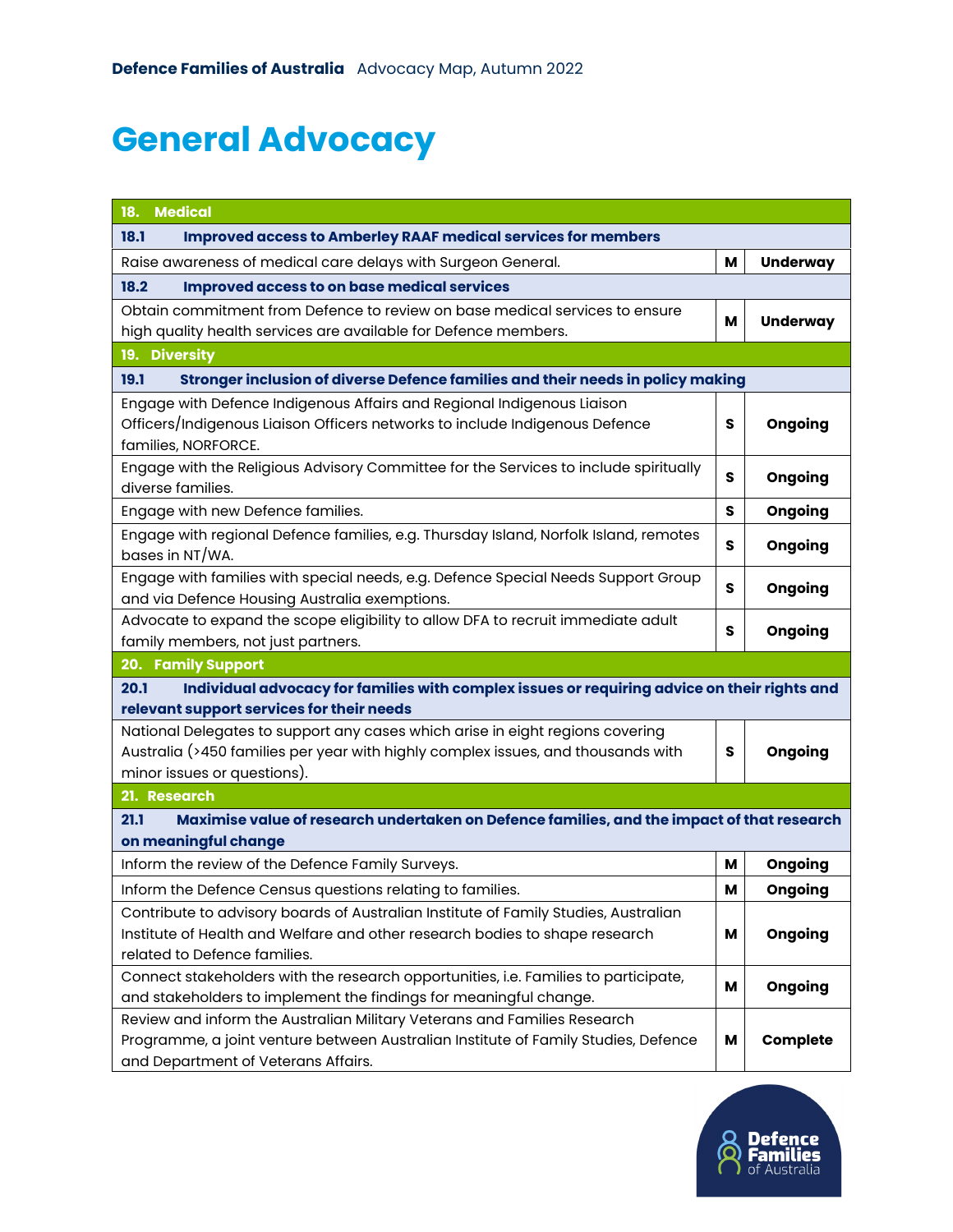| 22. Remote Location Leave Travel                                                                           |   |                 |  |
|------------------------------------------------------------------------------------------------------------|---|-----------------|--|
| <b>Greater clarity around Remote Location Leave Travel in remote locations</b><br>22.1                     |   |                 |  |
| Seek an update to policy with a clause for Curtin Base travel arrangements                                 | M | <b>Underway</b> |  |
| (Defence Pay & Conditions Manual 9.4.40, Scheme A and B).                                                  |   |                 |  |
| Seek to obtain a parking allowance to cover airport parking fees where there is no                         | м | <b>Underway</b> |  |
| other option than to drive to the airport.                                                                 |   |                 |  |
| 23. Communication                                                                                          |   |                 |  |
| 23.1<br>Increased communication to families about available support services                               |   |                 |  |
| Seek to secure increased resourcing to grow family communications capability in                            | M | Ongoing         |  |
| Defence.                                                                                                   |   |                 |  |
| 24. Pets and Deployment                                                                                    |   |                 |  |
| 24.1<br>Reimbursement or allowances for the boarding and care of pets for members who are                  |   |                 |  |
| deployed or posted overseas<br>Raise awareness of the impacts (stress, financial and capability) on single |   |                 |  |
| members and Married With Dependents (Unaccompanied) families when no family                                | M | <b>Underway</b> |  |
| remains in location during a deployment to care for pets.                                                  |   |                 |  |
| Advocate for policy to include both international and domestic deployments both                            |   |                 |  |
| short (minimum 4 weeks) and long-term such as COVID assist, bushfire relief etc.                           | M | <b>Underway</b> |  |
| <b>25. Community Centres</b>                                                                               |   |                 |  |
| Dedicated Defence owned Community Centre for Ipswich/Amberley (South Queensland)<br>25.1                   |   |                 |  |
| Engage with stakeholders to support increased services for this region.                                    | L | <b>Underway</b> |  |
| 25.2<br>Veteran Wellbeing Centres designed to support Defence families as well as veterans                 |   |                 |  |
| Participate as advisors in the establishment and ongoing improvement of centres.                           | L | Ongoing         |  |
| Ensure Defence families' needs are considered in the development and operation of                          |   |                 |  |
| centres.                                                                                                   | L | Ongoing         |  |
| 26. Engagement with Support                                                                                |   |                 |  |
| 26.1<br><b>Empower ADF member to seek support for them and their families</b>                              |   |                 |  |
| Advocate for messaging which reduces hesitancy to seek help.                                               | L | Ongoing         |  |
| Advocate for review and update of processes, policy and culture which suggest                              | L |                 |  |
| negative career impacts for speaking up.                                                                   |   | Ongoing         |  |
| Advocate for and deliver communications tailored to families to highlight the scope                        | L | Ongoing         |  |
| for support and that it's suitable to ask for help if needed.                                              |   |                 |  |
| <b>27. Consultation</b>                                                                                    |   |                 |  |
| Ensure consultation includes those with lived experience, as well as the relevant expertise<br>27.1        |   |                 |  |
| Apply wherever required in DFA's work.                                                                     | L | Ongoing         |  |
| 28. Licence and Registration                                                                               |   |                 |  |
| National recognised process to transfer licence and vehicle registration for Defence<br>28.1               |   |                 |  |
| members and families between states and territories                                                        |   |                 |  |
| Liaise with current advocacy bodies to support submissions.                                                | L | Ongoing         |  |